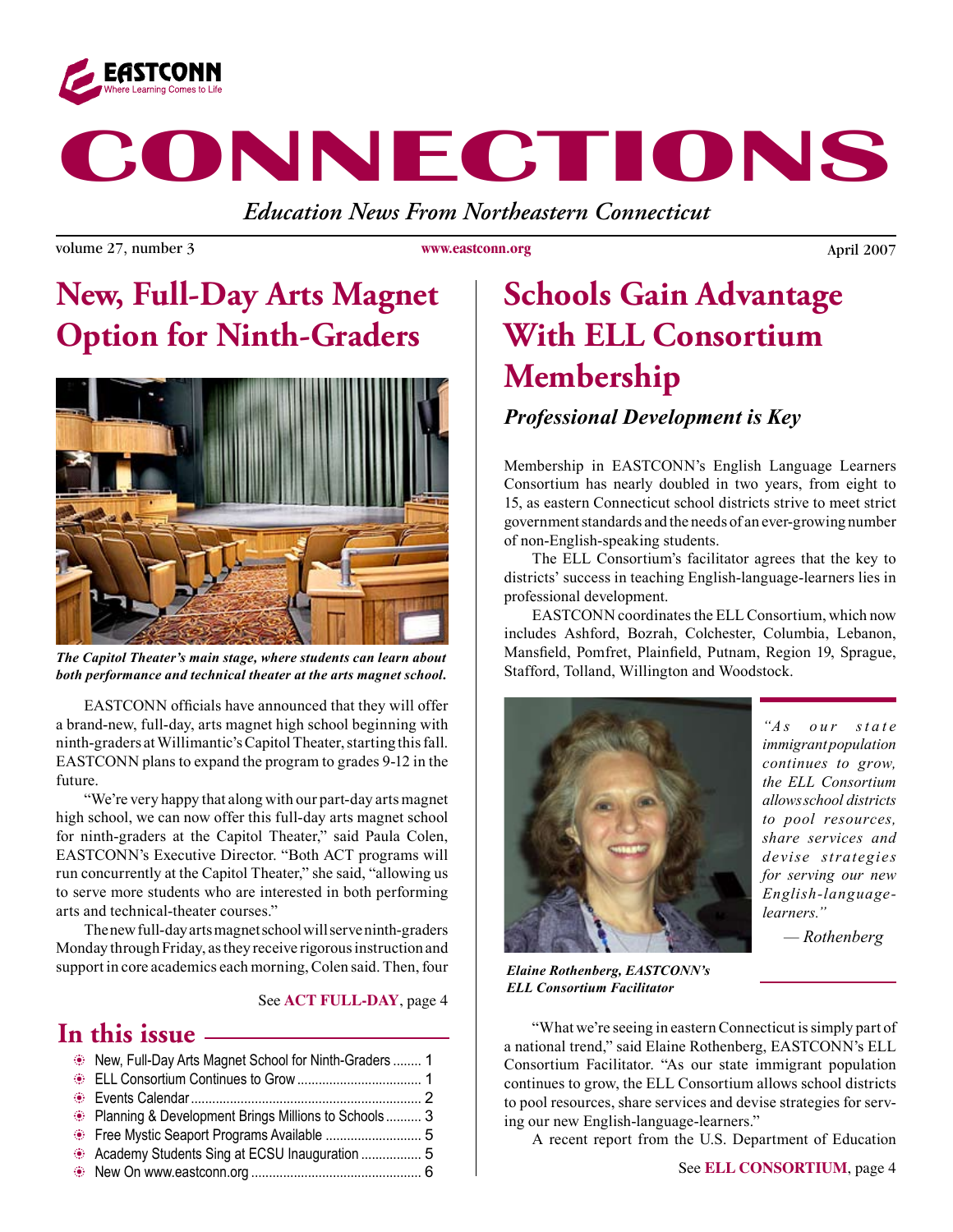# **Calendar of EASTCONN Events**



#### **APRIL 2007**

- 13 .............ConnCASE Response to Intervention: Discussion of a Three-Tiered Model for Delivering Intervention Using Student Performance Data to Drive Instructional Practices
- 24 .............Introduction to CT Energy Education: Explore 5 Lessons & Activities (for new attendees)
- 25 ............. Science Council
- 27 **IIRSA/NASA**

#### **MAY 2007**

- 1 .............Life Stories as a Teaching Tool
- 2 .............Regional Staff Development Council
- 3 ............. Strength Through Form: A Study of Bridge Design
- 3 .............Connecticut Data Conference, Crowne Plaza Hartford-Cromwell
- 17 .............Technology Council
- 18 .............ConnCASE

#### **JUNE 2007**

#### 26, 27

 & 28 ...... Developing Resources and Materials to Create Lifelong Readers and Prepare Students for Success on the CMT

#### **JULY 2007**

- 18 ............. Motivating the "Plugged-In" Generation 25 ............. Using Picture Books to Build Vocabulary & Teach Author's Craft
- 30 .............InspireData for the Classroom for Grades 4-8
- 31 .............InspireData for the Classroom for Grades 9-12

#### **AUGUST 2007**

- 1 ............... SMART Board in the Classroom
- 7 & 8 ........Create a School Web Site with Dreamweaver
- 8 ...............Integrating "Author and Me" QAR Strategy
- Instruction into Your Reading Lessons
- 23 ............. Getting Kids Excited About Reading: Spice It Up a Notch with Nutmeg!

*Note: Workshops fll up quickly. Please reserve seats early. EASTCONN workshops are subject to change. Please e-mail the EASTCONN Conference Offce at conferenceoffce@eastconn.org for more information about any of the meetings and workshops listed here. Register online for any of the above workshops at www.eastconn.org. Click on Workshops.*

*ACT Full-Day Arts Magnet High School for Ninth-Graders OPEN HOUSE*

*for all interested eighth-grade students and their families Tuesday, April 10, 2007, 6:30 p.m.*

*Capitol Theater, 896 Main Street, Willimantic, CT For more information, call 860-465-5636 or go to www.eastconn.org/ACT*

### **Events at the Capitol Theater, 896 Main Street, Willimantic**

#### **ACT STUDENT PRODUCTIONS:**

#### **g** Spring Dance Show Wednesday, April 11th & Thursday, April 12th, 7 p.m.

**The Odd Couple**, directed by senior Kory Thibeault Wednesday, May 2nd, Thursday, May 3rd, 7:30 p.m.

#### **g** Spring Showcase

Thursday, May 10th, 7 p.m.

Tickets for the above are \$5 for each performance. Call Elizabeth, 860-465-5636, ext. 2, for tickets.

#### **Willimantic Cinema Project MOVIES:**

**Friday, April 20th:** 

**6:45 p.m.** *Labyrinth* (PG) **9 p.m.** *Baraka* (NR)

#### **Fiday, May 18th:**

**6:45 p.m.** *Roger & Me* (R) Local historian, Bev York, will introduce the flm and lead a post-show discussion on the rise and decline of Willimantic's own textile industry.

**9 p.m.** *Diarios De Motocicleta* **(***Motorcycle Diaries***) (**R)

Tickets are \$5 at the door for each featured flm above. www.cinema.WindhamArts.org 860-450-1794

#### $\circledast$   $\circledast$   $\circledast$

# *ACT Video Contest 2007*

Young flmmakers, from middle to high-school, are invited to submit their original videos to the **ACT Video Contest 2007** by Thursday, April 26. Six gift certifcates, from \$100 to \$25, will be awarded. Winning videos will be announced and aired at the **ACT Video Fest, Thursday, May 31, at 7 p.m.,** at EASTCONN's Capitol Theater, 396 Main Street, Willimantic.

 Entrants must be present to win. Call ACT for rules and guidelines at 860-465-5636, ext. 2100. Entry form and rules also at www.eastconn.org/ACT.

ACT is EASTCONN's part-day, arts magnet high school. ACT students are not eligible to participate in this contest.

#### **EASTCONN Administration**

Paula M. Colen, Executive Director

#### **EASTCONN Connections**

Editor: Teddie Sleight  $\sim$  tsleight@eastconn.org Assistant: Cindy Laurendeau ~ claurendeau@eastconn.org

**Communications Department Dotty Budnick, Director EASTCONN**, 376 Hartford Turnpike, Hampton, CT 06247 860-455-0707 FAX: 860-455-0691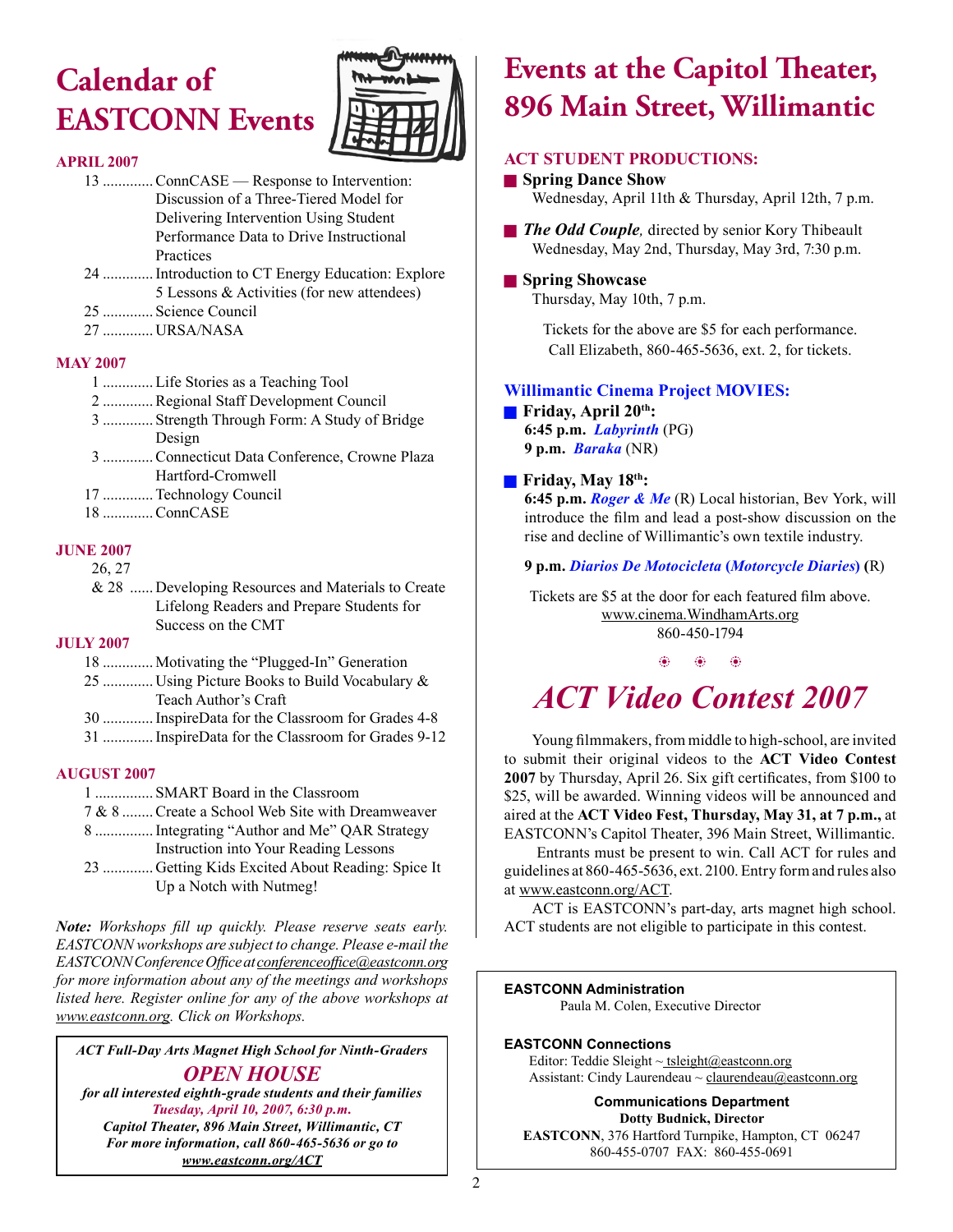## **Planning & Development Partnerships Bring Millions To EASTCONN Districts**



*"We're just a phone call away," says EASTCONN's Maureen Crowley, who has helped the region win \$6.6 million in grants.*

Effective grant-writing is just one way that EASTCONN's Planning and Development partners with school districts to make innovative ideas and desires a reality.

"True planning and development is…looking to the future," said Maureen Crowley, EASTCONN's Director of Planning and Development.

"EASTCONN wants to discover how we can best help districts reach their long-term educational goals," she said, "and grants provide us with a very concrete way to help.

"Ultimately," Crowley said, "as their partners, we're as invested in our districts' success and as committed to their outcomes as they are. We want districts to know that we're just a phone call away and that we're here to help them in any way that we can."

 Since early 2003, Crowley has helped the region win more than 60 federal and state grants totaling \$6.6 million, which has benefted most of EASTCONN's 36 member-towns in some form or another – either through the innovative Interdistrict Grants (involving more than 6,000 students and 30 school districts), or through a variety of alternative school design and/or curriculum initiatives, or a multitude of grants for technology improvements, professional development, online teacher-support, curriculum assessment and development, summer youth-programs, after-school programs, and a wide-range of programs aimed at improving the lives and educational outcomes for students.

"But," Crowley said, "grant-writing is just a means to an end. It's just one more way for us to partner with school districts to help them obtain the services and programs they need to improve student outcomes.

"The fact is, not every planning initiative costs a lot of money."

Often, small districts have asked for assistance where fund-

ing is scarce, Crowley said, and EASTCONN has been able to deliver inexpensive solutions. EASTCONN has helped enrich small-school science programs, for example, by bringing together UConn Cooperative Extension Service and EASTCONN curriculum experts to create a sustainable natural habitat on school grounds.

"And it didn't cost a lot of money or require a grant," Crowley said.

One of the most popular grants EASTCONN's Planning and Development helped obtain is the \$700,000 Teaching American History Program (TAHP), which is now in its third year. (Windham Public Schools is the grantee.) TAHP has offered more than 60 history teachers, grades 5-12, a series of workshops, seminars and feld trips focused on using primary sources and local resources to teach history.

Another successfully funded program is the VESTA/Lifelong Learning Project, a collaborative after-school program for students and their families in low-income housing developments in Willimantic, Moosup and Norwich.

 "There, we were also able to establish computer labs and to provide computers to families who completed their instructional programs," said Crowley. "It was a wonderful thing to develop a full-family learning enclave within these communities."

Crowley also helped plan and develop EASTCONN's Autism Services, which bring together an interdisciplinary EASTCONN team of experts with school districts to create individualized programming and/or support for students placed on the autism spectrum.

EASTCONN recently forged a successful planning and development partnership with Region 19, which wanted to create new learning opportunities for students who were not thriving in the traditional high school environment.

"Region 19 approached us and asked, 'Is there a way we can develop a new learning environment for these kids?' We worked with them to develop a model, which was presented to the community and it got terrifc feedback," Crowley said.

"Maureen is a very talented and high-energy person who has been a wonderful resource for our district," said Bruce Silva, Superintendent of Schools for Region 19. "Her excitement and enthusiasm for the projects that she has worked on with us has been contagious. In spite of her busy schedule, she always fnds time to stay current on the most recent research…and brings fresh ideas to the table.

"She can always be counted on to produce a product that exceeds everyone's expectations," Silva said.

Crowley said she is in the process of seeking grant funding to support that Region 19 initiative.

Ultimately, Crowley said she wants EASTCONN's Planning and Development to provide schools and communities with increased opportunities.

"We see our role as creating learning opportunities that don't currently exist, and enriching those that already do. I want all learners to reach their personal goals, to realize their potential. That's what EASTCONN is all about."

Contact Maureen Crowley at 860-455-0707 or at  $\frac{m}{2}$ eastconn.org.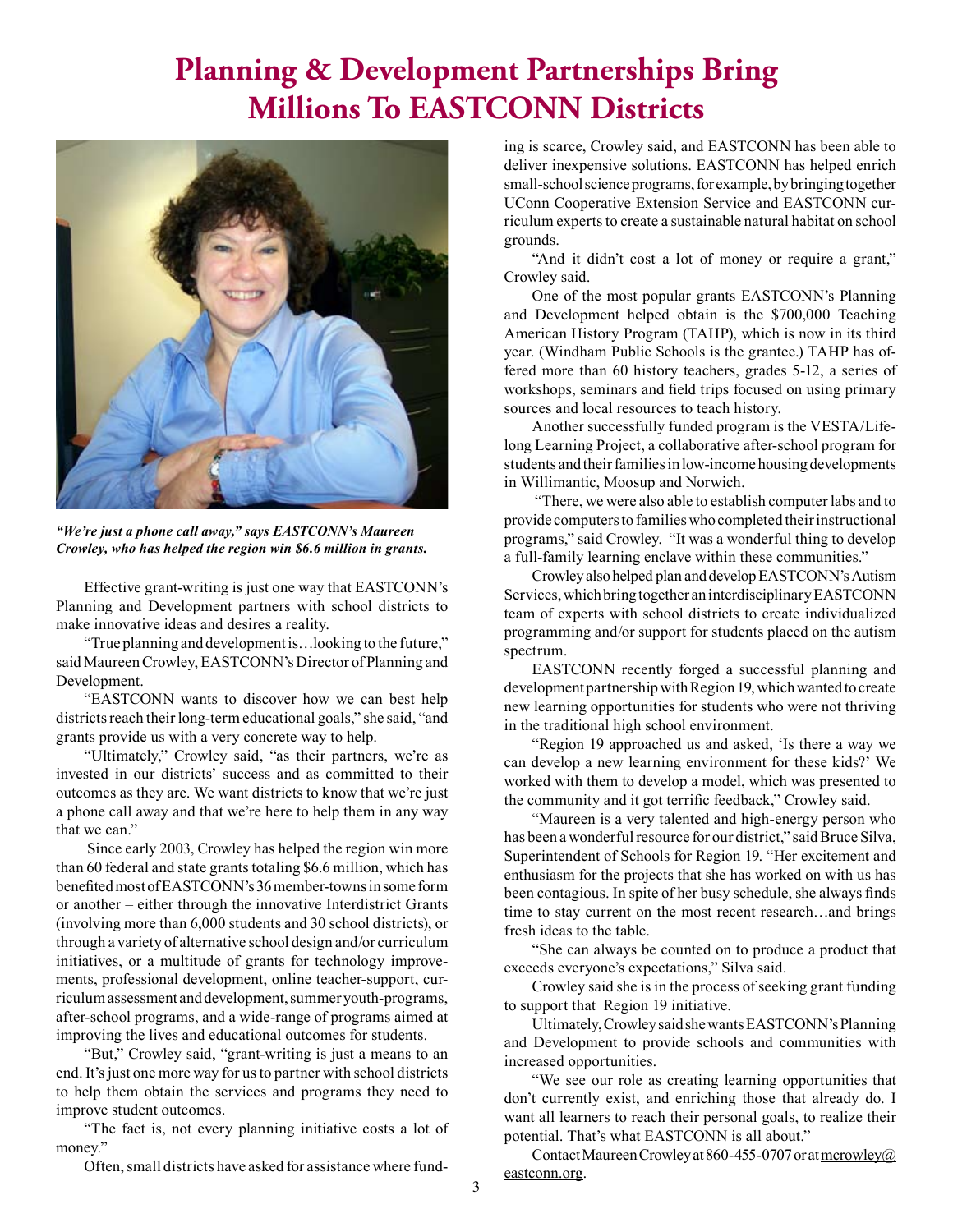#### **ELL**, continued from page 1

found that English-language-learners are the fastest growing segment of the school-age population in the United States.

Rothenberg, who recently joined EASTCONN, is a TESOLcertifed educator (Teacher of English to Speakers of Other Languages), who taught non-English speakers for 13 years, mainly in West Hartford.

 "I had one elementary school in West Hartford, for example, that had 85 ELL students – about 16 percent – and many were new arrivals in the city with almost no English, from all over the world," Rothenberg said.

"I dealt with children and families from South America, Korea, Vietnam, China, India, Nepal and Sudan," she said.

Among the many languages spoken by ELL students in eastern Connecticut are Russian, Chinese, Spanish, Tagalog, Farsi and Turkish.

Rothenberg said that if a school district only has a small number of enrolled ELL students, it's difficult to muster the expertise and funding required to serve those new ELL youngsters properly under the No Child Left Behind (NCLB) guidelines established by federal law.

"However, if districts join the consortium, they realize some real advantages. For example, member schools obtain their ELL professional development for free," said Rothenberg.

"For member districts, there are also three consortium meetings annually, where teachers are brought up-to-date on the latest national requirements and we share important ELL classroom strategies. One of the big advantages is that we [EASTCONN] loan the *LAS Links* test to consortium member towns so they don't have to purchase it, saving them thousands of dollars." Schools are required by law to administer the LAS Links test to each ELL student. If needed, Rothenberg can contract with districts to administer the test.

Right now, Rothenberg is creating a whole series of ELL professional- development workshops for teachers in the region. Consortium members may enroll for free.

Starting next fall, Rothenberg is planning ELL workshops that include "ELL Strategies for Classroom Teachers," "LAS

#### **ACT FULL-DAY**, continued from page 1

afternoons a week, part-day ACT students (grades 9 through 12) will travel from their home high schools to join the ninthgraders in exploring a challenging arts curriculum together.

ACT currently serves 48 students in grades nine through 12, while the new, full-time high school will serve about 20 additional ninth-grade students. Full-day ninth-graders will receive a minimum of 180 days (more than 1,000 hours) of instruction and will come from eastern Connecticut's public schools. The full-day program will serve students who are interested in all aspects of the arts, not just performance.

Arts courses for both the full-day ninth-graders and partday ACT students will explore traditional performing arts subjects like dance, acting and voice, as well as behind-the-scenes subjects like creative writing, videography, sound and lighting, set-building, costume design and directing.

EASTCONN officials said they intend to expand the new full-day program to include grades nine through 12. ApplicaLinks Training," "Special Education and ELLs – When Do We Test?*"* and "Coaching and Model Teaching for ELL Paraprofessionals and Tutors."

Rothenberg is able to offer some of these workshops indistrict. "That way, I reach a much larger number of educators in each school," said Rothenberg, "and I can have a far greater impact."

Recently, Rothenberg led an ELL workshop in Colchester.

"Elaine did a very good job presenting to our staff from three schools," said Tracy Chambers, the ELL teacher at Colchester's Bacon Academy.

"In Colchester we have a very varied ELL population," Chambers said, adding, "We have had students from Russia, China, Korea, the Ukraine, India, Vietnam, Poland, Africa, etc. The students range with American-English comprehension from zero to moderate. Often the parents of our students attend the Adult Education ELL classes offered at Bacon Academy. The ELL consortium helps to support our ELL services in our school district."

To learn more about the ELL Consortium or ELL programs, contact Elaine Rothenberg at 860-455-0707, or by e-mail at erothenberg@eastconn.org.

### **Did You Know? New Database Eases ELL Reporting**

EASTCONN has developed a new database that can help districts collect and organize ELL information for State reports. Part of PSIS Reporter, a database tool developed by EASTCONN to help districts respond to the State Department of Education's Public School Information System (PSIS) initiative, the ELL software produces a report in the format that the State requires. For more information, contact EASTCONN's John Kalinowski at 860-455-0707, or at jkalinowski@eastconn.org.

tions for the full-day arts high school, which are available in all eighth-grade guidance offices, are due Friday, May 4, 2007. Applications are available from ACT and may also be downloaded at www.eastconn.org/act.

An open house for parents of prospective students that will include an information session and tours will take place on Tuesday, April 10<sup>th</sup>, starting at 6:30 p.m.

ACT, which stands for Arts at the Capitol Theater, opened in 2004, after a \$17 million state-funded grant allowed EASTCONN to renovate the abandoned theater and turn it into a state-of-theart performing arts and teaching facility. Part-day ACT students can earn high school credit for courses in a variety of performing arts-related subjects.

To learn more about the full-day arts high magnet school, contact EASTCONN's Director of Student Services, Thomas F. Cronin, at 860-455-0707, or by e-mail at  $\underline{t}$  termin@eastconn. org.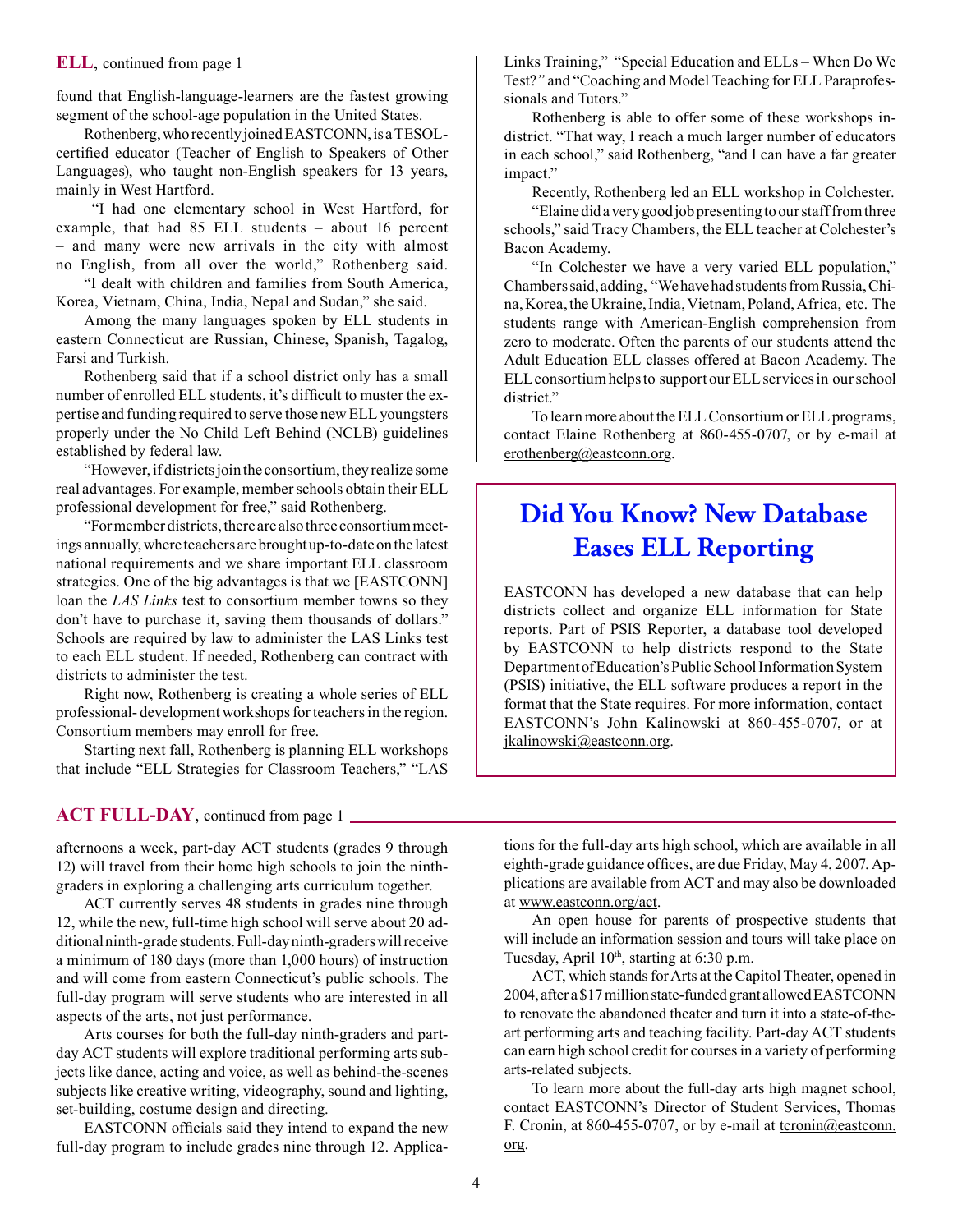# **Coming to a School Near You: Free Mystic Seaport Programs!**

*But Time is Running Out and Teachers Must Act Quickly*



Thanks to a \$75,000 outreach grant, Mystic Seaport will bring its interdisciplinary History-to-Go and Science-To-Go programs to classrooms across eastern Connecticut – for free! But teachers must sign up soon. The grant runs out in June.

Aimed at all grade levels, Mystic's History-To-Go outreach initiative offers schools a variety of programs flled with artifacts, photos and fascinating stories as Mystic Seaport educators share Connecticut's past with school-age youth. The Science-To-Go programs about weather originate in the Seaport Planetarium. Seaport role-players in full costume accompany the Mystic educators.

Seaport educators can present as many as three, one-hour programs in a day, and every program is tied to the Connecticut Content Standards, said Lisa Marcinkowski, Mystic's Director of Education. For descriptions of Mystic Seaport programs, visit www.mysticseaport.org, or call 860-572-5322 to obtain a brochure.

The Mystic outreach programs are intended for schools that might not otherwise be able to afford them, or for schools from any community with a decreased ability to offer enrichment programs to students.

 EASTCONN educators are very familiar with Mystic Seaport.

"Students have benefted from Mystic Seaport in so many

ways," said Cindy Curry, EASTCONN's program coordinator for the highly successful Interdistrict programs, *Waves of History* and *Mosaic*.

"The people I have worked with at Mystic Seaport are so helpful and willing to provide resources," Curry said. "The experience continues to infuence the way I look at immigration and education."

One very popular History-To-Go program, called "A Sailor's Life," uses artifacts, primary documents and historical photographs from Mystic Seaport collections. As school children unpack a sailor's sea chest, they use what they fnd to piece together a colorful picture of a 19<sup>th</sup>-century sailor's life.

"Kids can try on the clothes and see things like hardtack, which the sailors used to eat," said Marcinkowski.

The free Mystic Seaport outreach programs were made possible by a grant from the Connecticut Health and Educational Facilities Authority, Marcinkowski said.

For reservations and information about how to request a classroom program, call Group Reservations Coordinator Jen Fritzen at 860-572-5322. Teachers should mention their need for fnancial assistance when arranging for the program. The process is a simple one, said Marcinkowski.

For more information, contact Mystic Seaport's Lisa Marcinkowski at 860-572-0711, ext. 5270, or e-mail her at lisa.marcinkowski@mysticseaport.org



 $\circledast$   $\circledast$   $\circledast$ 

### **Arts Academy Students to Sing at ECSU Presidential Inauguration**

Youngsters from EASTCONN's Capitol Theater Arts Academy in Willimantic have been invited to sing during inauguration ceremonies for Eastern Connecticut State University's sixth president, Dr. Elsa Nuñez, on Friday, April 13th.

"What an honor to be invited to represent our community," said Adam Friedman, director of the Capitol Theater Arts Academy. The Academy is housed in Willimantic's Capitol Theater, which is also home to ACT, the arts magnet high school run by EASTCONN.

The Arts Academy offers arts courses to area residents of all ages.

"Our Arts Academy students, who are from all over eastern Connecticut, will gain so much by working with professionals and college students," Friedman said.

As many as 29 youngsters, ages 8-13, who are enrolled in an Arts Academy's musical theater class, will join the ECSU Concert Chorale and Brass Ensemble in singing "Common Threads," under the direction of ECSU Assistant Professor of Music and Director of Vocal Studies, Dr. David Belles.

"I'm thrilled, absolutely, that these students will be involved," said Belles. "It's an exciting opportunity for them to be part of a grand, academic celebration…it's not often that students have the opportunity to participate in the inauguration of a president."

Nuñez, who was unanimously elected last May, is the frst Latina president of a Connecticut state university.

 Visit www.eastconn.org/capitoltheaterarts, or call Adam Friedman at 860-465-5636. Learn more about the ECSU inauguration from Edward Osborn, ECSU University Relations, at 860-465-5043, or at osbornE@easternct.edu.